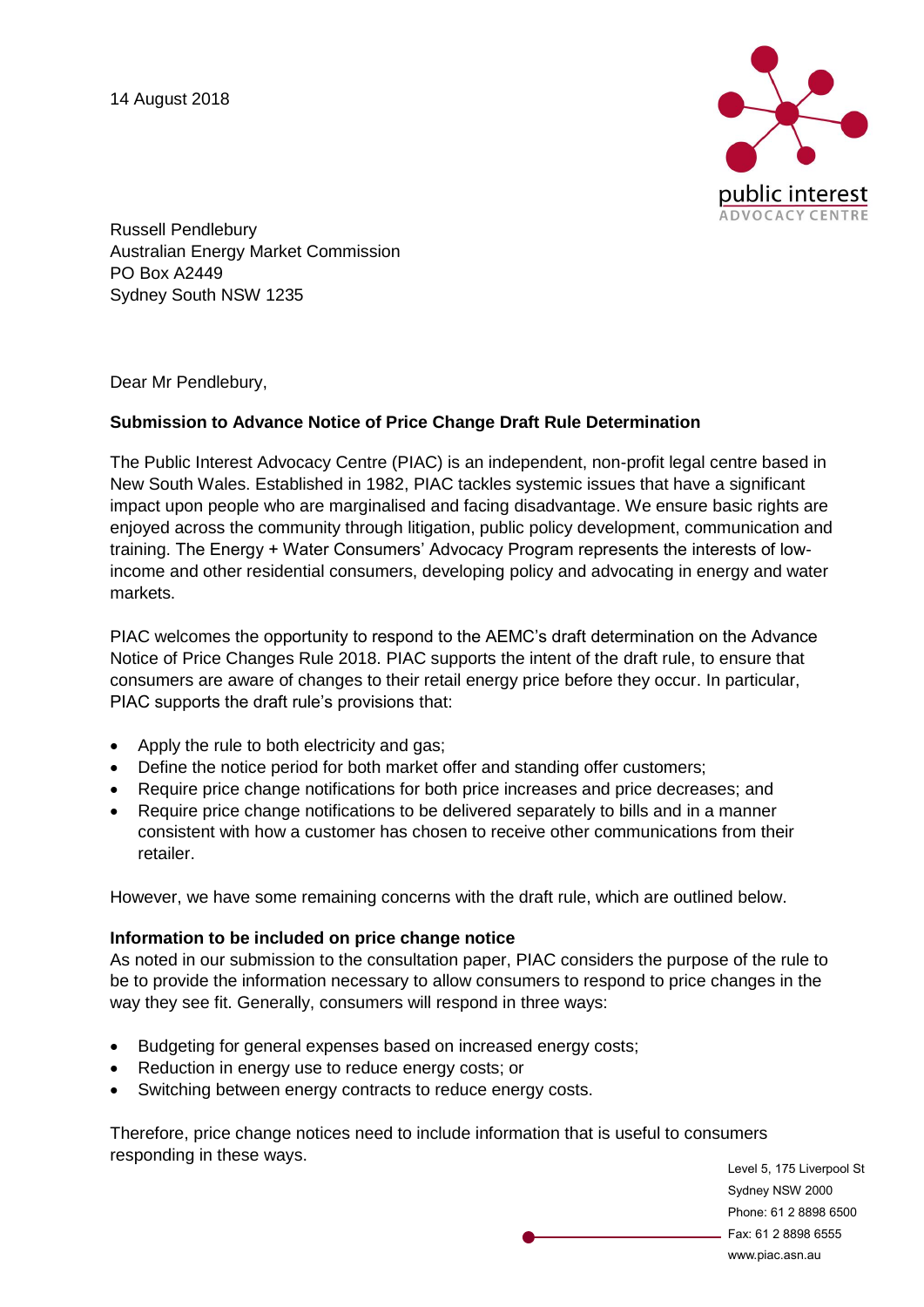Generally, PIAC accepts the AEMC's findings that simple and concise information about bill changes is preferable.<sup>1</sup> However, we note the early submission to the draft determination by the Queensland Consumers Association (QCA), which argues for the inclusion of percentage changes to prices in the notice.<sup>2</sup> PIAC agrees with QCA that percentage changes are a useful way for consumer to understand and assess price changes, and that consumers should not be required to calculate this metric themselves.

## **Language of notification**

As noted above, PIAC supports the draft rule's requirement that retailers provide price change notices separately to bills and in a manner consistent with how a customer has chosen to receive other communication from their retailer. In the draft determination, the AEMC notes that this may be via a paper letter, email or SMS.

However, PIAC contends that the rule should also explicitly require retailers to notify consumers of price changes in the language they have chosen to receive communications in. PIAC understands that some retailers offer a choice of primary language for communications other than English. If a consumer is unable to understand the content of a price change notice, then it does not help them to have the notice delivered using the technological method they have chosen. Therefore, price change notices should also be in the language a consumer has nominated to receive communications.

PIAC acknowledges that this will create some extra burden on retailers. However, we consider that this will be minor given that the price change notices will generally be on pro forma templates that can be set up during the initial transition to the new rule.

# **Exemption for regulated retailers**

PIAC contends that there should not be a blanket exemption from the rule for price-regulated retailers. The AEMC considers that the costs outweigh the benefits of apply the rule to these retailers because:

- Customers of these retailers cannot respond to price change notices by switching retailers; and
- "…existing notification requirements and significant coverage of price changes are likely to see consumers with a high awareness of price changes".<sup>3</sup>

PIAC disagrees. Even without effective retail competition, given the appropriate information, consumers are still able to respond to price changes. As noted above, consumers may adjust their household budgets or change consumption behaviour when notified of an upcoming price increase. PIAC agrees with TasNetworks that advance notification provides an important opportunity for consumers to respond in these ways.<sup>4</sup>

Further, we do not consider that existing notification requirements are sufficient. PIAC understands that neither price-regulated retailers nor regulators in the NEM provide consumers with advance notice of price changes on an individual basis. While they do variously announce them on retailer websites, government gazettes and in newspapers, this relies on consumers

-

<sup>1</sup> AEMC, [National Energy Retail Amendment \(Advance Notice of Price Changes\) Rule 2018 –](https://www.aemc.gov.au/sites/default/files/2018-07/Draft%20determination.pdf) Draft [Determination,](https://www.aemc.gov.au/sites/default/files/2018-07/Draft%20determination.pdf) July 2018, 17.

<sup>2</sup> QCA, *[Submission on AEMC Draft Determination on National Energy Retail Amendment \(Advance](https://www.aemc.gov.au/sites/default/files/2018-08/RRC0015%20Queensland%20Consumers%20Association%20submission%20draft_1.pdf)  [Notice of Price Changes\) Rule 2018](https://www.aemc.gov.au/sites/default/files/2018-08/RRC0015%20Queensland%20Consumers%20Association%20submission%20draft_1.pdf)*, 2018, 2-3.

<sup>3</sup> Ibid, 27.

<sup>4</sup> TasNetworks, [Consultation paper submission,](https://www.aemc.gov.au/sites/default/files/2018-05/TasNetworks.pdf) 1.